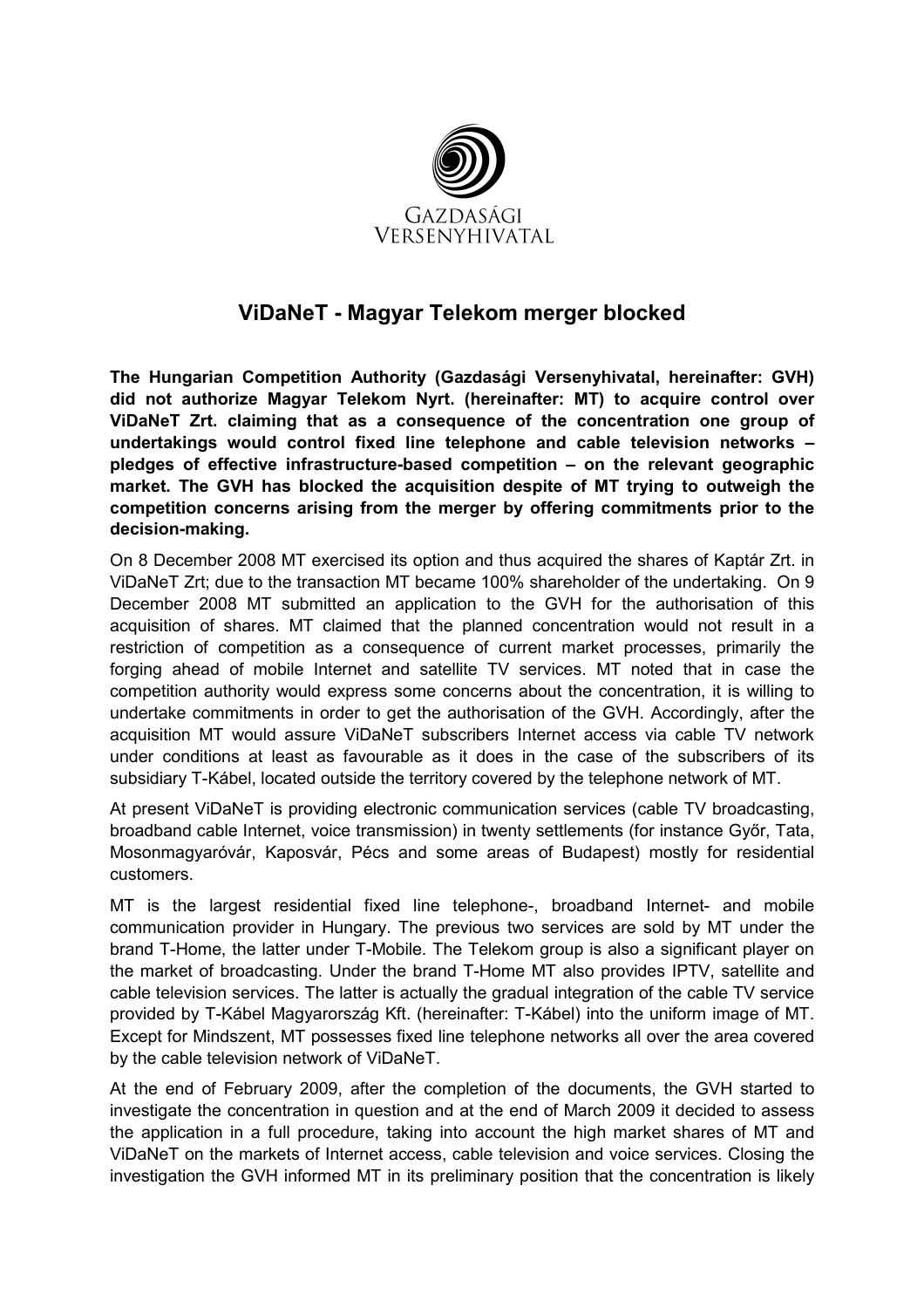to create a dominant position on the markets investigated – residential broadband cable Internet services, voice services, broadcasting – that hinders the development of effective competition. The GVH also assessed in its preliminary position the commitments offered by MT and found that they would not be eligible to outweigh the competition concerns arising from the transaction. Hereupon, the GVH held a hearing where MT proclaimed its intention to modify the commitments it had proposed, thus a second hearing was held by the GVH.

In its new commitment MT undertook to provide access to part of its network infrastructure (for example underground cable tunnels, or poles suitable for installing aerial cables) in the area of ViDaNeT for the requesting undertakings. Furthermore, in the relevant geographic area MT undertook to apply the most favourable prices of MT and ViDaNeT in connection with the retail services provided by ViDaNeT. Also, in the next three years MT will bring about developments on the network of ViDaNeT enabling it to provide excessively high – over 20 Mbit/sec - bandwidth services.

Nevertheless, the GVH did not authorise the concentration on the second hearing held after the assessment of the new commitments offered by MT. On the geographic area concerned– except for Mindszent –the independently controlled fixed line telephone- and cable television networks of MT and ViDaNeT would fall into the hands of a single group of undertakings by the concentration. According to the GVH, as a consequence of the concentration instead of the two significant independent market players possessing infrastructure of strategic importance there would remain only one player on the market of residential fixed line Internet services controlling the two significant, strategic networks. The infrastructure is considered to be strategic because, being an access network, it reaches customers directly, and three services (Internet, telephone, broadcasting) can be provided through it, thus making its owner a significant player in all three markets. Therefore, the concentration would eliminate the previous real competition, which was though obviously restricted because of the duopolic structure of the market, but still worked.

In its decision the GVH established that the commitments offered by MT were not eligible for outweighing the detrimental effects arising from the concentration, thus it could not be authorised.

The assessment of the GVH showed that competition based on the access to the infrastructure offered by MT would necessarily put smaller competition pressure on the parties to the concentration than the actual competition does and the commitments proposed cannot promote the possibility of developing competition on the merits as fast as required. Among others, such a commitment is not suitable for handling the situation of the previously independent competitors, who used to put pressure on each other, getting dependent on one of the competitors in the future. The exposed situation of the competitors allows the applicant – for instance through the submission of applications for access to the infrastructure – to foresee their plans on market extension and thus eliminates a significant factor of competition.

The other commitments offered by MT were not accepted by the GVH either. With respect to the pricing practice the GVH established that by its nature it only takes account of the prices applied at the time of decision-making, thus it cannot stand for the conditions given in a real competitive environment. Besides pricing practices, several dynamic competition conditions contribute to effective competition, which cannot be replaced by the commitments either. Nevertheless, the relevant market is very complex, consisting of many parameters (e.g. price, bandwidth – guaranteed or maximalized – and bundles). The GVH did not accept the commitment relating to the development of the network either, considering that the